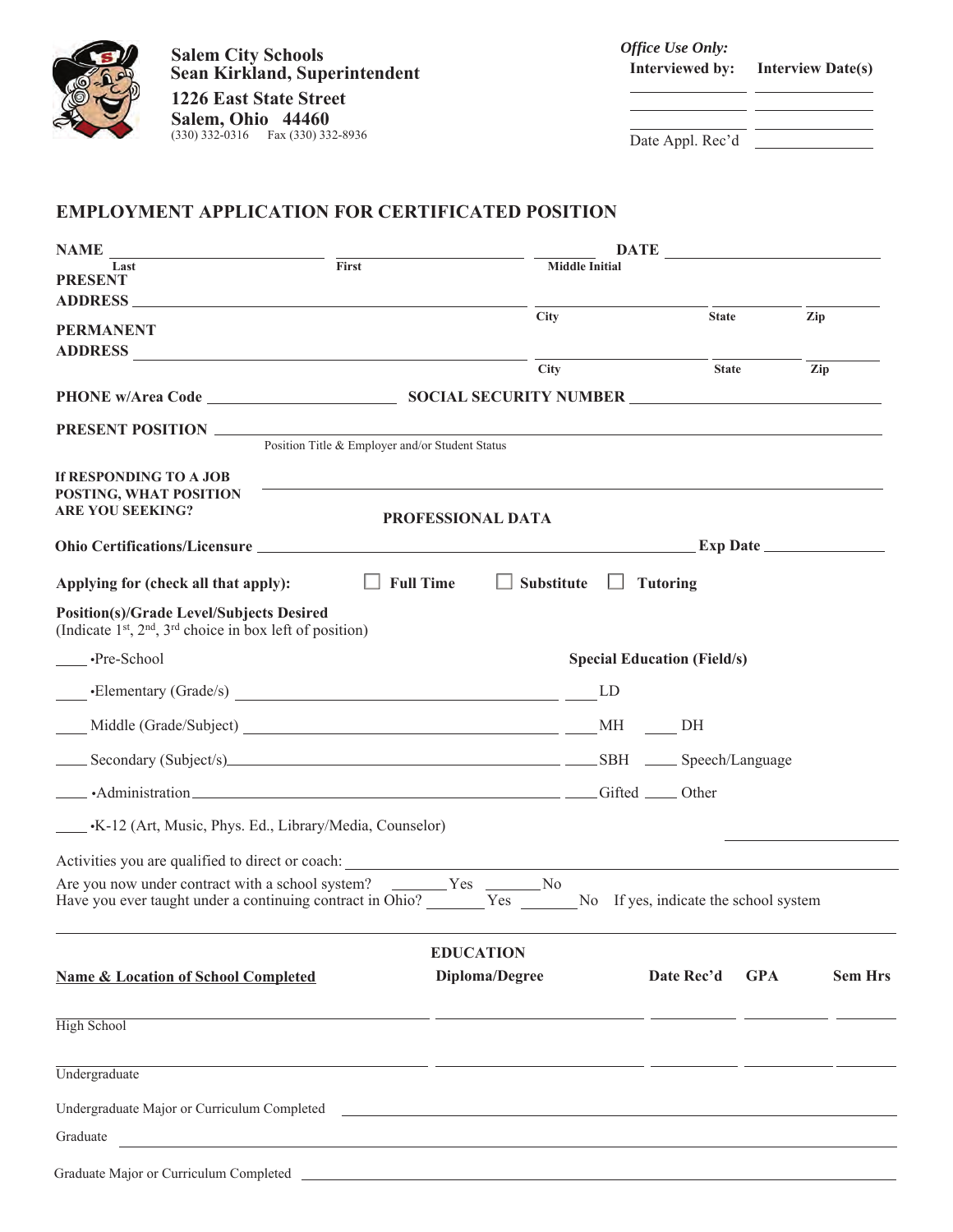## **STUDENT TEACHING**

| <b>School</b>                           | Location                                        | Grade and/or<br><b>Subjects</b>   | <b>Cooperating Teacher or</b><br><b>University Supervisor</b> |
|-----------------------------------------|-------------------------------------------------|-----------------------------------|---------------------------------------------------------------|
|                                         |                                                 | - -                               |                                                               |
| Begin with most recent position         | <b>TEACHING EXPERIENCE</b>                      | - -                               |                                                               |
| <b>School &amp; Location</b>            | <b>Position/Grade</b><br>and/or Subject         | Principal or<br>Superintendent    | <b>Years Taught</b><br>From-To                                |
|                                         |                                                 |                                   |                                                               |
| <u> 1989 - Jan Storman Barbara, man</u> | __ _                                            |                                   |                                                               |
|                                         |                                                 | <u> The Common Service (1989)</u> | <u> 1980 - John Stone, amerikansk politiker (</u>             |
|                                         |                                                 |                                   |                                                               |
| <b>Employer, Address, Phone Number</b>  | <b>OTHER WORK EXPERIENCE</b><br><b>Position</b> | Supervisor                        | Dates of<br>Employment                                        |
|                                         |                                                 |                                   |                                                               |
|                                         |                                                 |                                   |                                                               |
|                                         |                                                 |                                   |                                                               |

*Please note that all employees are subject to BCI fingerprinting and FBI background check .*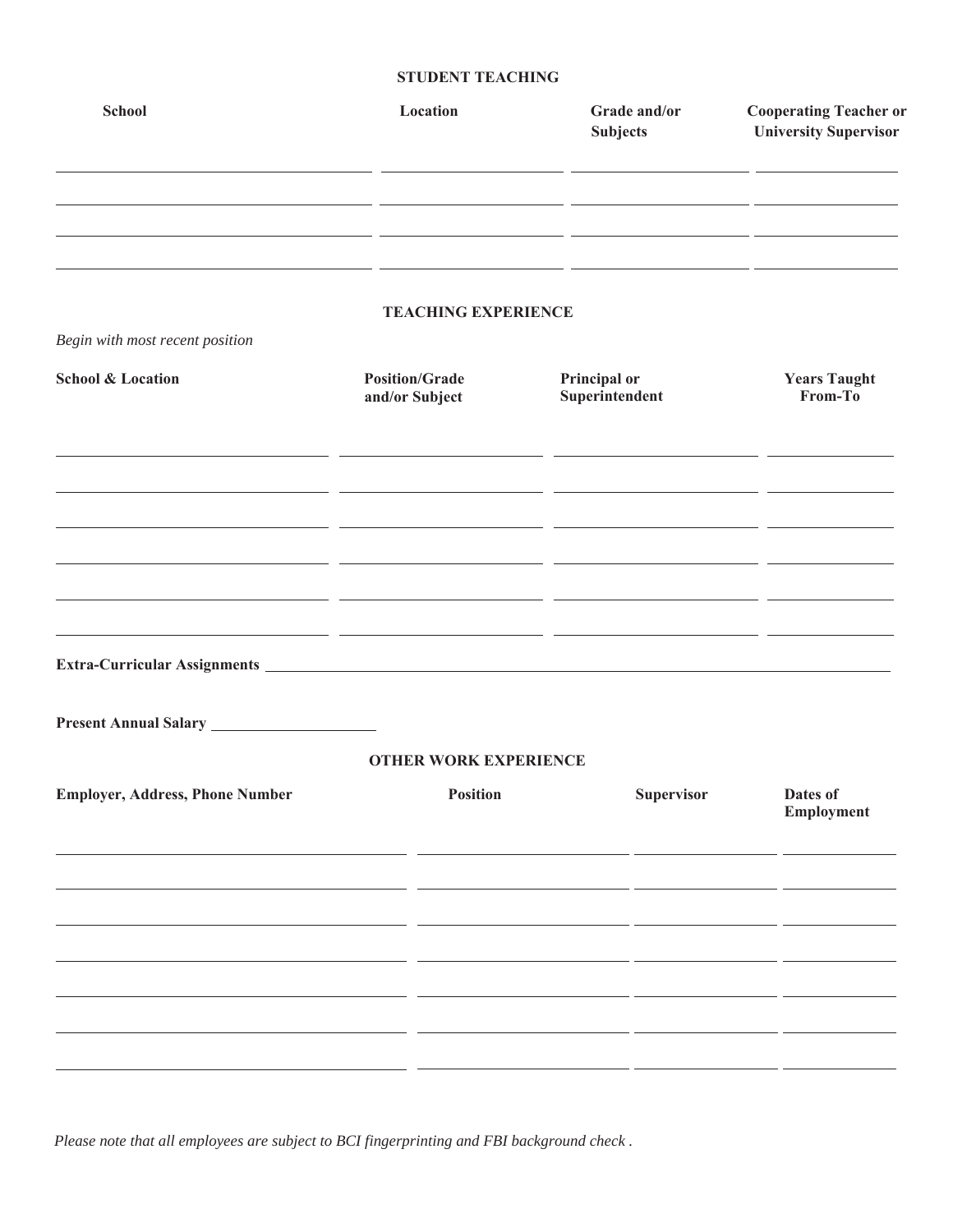### **REFERENCES & CREDENTIALS**

List at least three references. At least two should be professional references. If an experienced teacher, include superintendents, principals, and supervisors with whom you have taught. At least <u>one</u> should be a personal reference, not including relatives.

| <b>NAME</b> | <b>ADDRESS</b>                                                                                                       | <b>PHONE</b><br>w/Area Code | <b>POSITION TITLE</b><br>OR INDICATE<br>"PERSONAL" |
|-------------|----------------------------------------------------------------------------------------------------------------------|-----------------------------|----------------------------------------------------|
|             | <u> 1989 - Jan James James James James James James James James James James James James James James James James J</u> |                             |                                                    |
| 2.          |                                                                                                                      |                             |                                                    |
| 3.          |                                                                                                                      |                             |                                                    |
| 4.          |                                                                                                                      |                             |                                                    |

Are you registered with a career placement office? Ness No. If yes, you must have a signed waiver at your placement office in order for us to obtain your credentials. If the credentials are filed under a name other than the one on the application, please give us that name.

I certify that answers given herein are true and complete to the best of my knowledge. I authorize investigation of all statements contained in this application for employment as may be necessary in arriving at an employment decision. In the event of employment, I understand that false or misleading information given in my application or interviews may result in discharge. I also understand that I am required to abide by all policies, rules, and regulations of the Board of Education and administration.

I hereby attest that I am not prevented from lawfully becoming employed in this country because of Visa or Immigration status. Proof of citizenship or immigration status will be required upon employment.

I understand that, if selected for a position, favorable criminal records investigation and fingerprinting are required. I also understand that the cost of these procedures is my responsibility. In addition, if I have not resided in Ohio for at least five years, I will be required to pay an additional fee for an FBI records check unless proof of such investigation is presented when application is submitted.

### **ANY PERSON WHO KNOWINGLY MAKES A FALSE STATEMENT IS GUILTY OF FALSIFICATION UNDER SECTION 2921.13 OF THE REVISED CODE, WHICH IS A MISDEMEANER OF THE THIRD DEGREE.**

# **Signature (REQUIRED) If completing online, type name to indicate form is completed** Date

#### **Email Address:**

As an Equal Opportunity Employer, Salem City Schools will not discriminate in its Hiring or Practices, Terms, and Conditions of Employment because of an individual's race, religion, color, sex, age, natural origin, ancestry, marital status, military service eligibility, veteran status, disability or handicap.